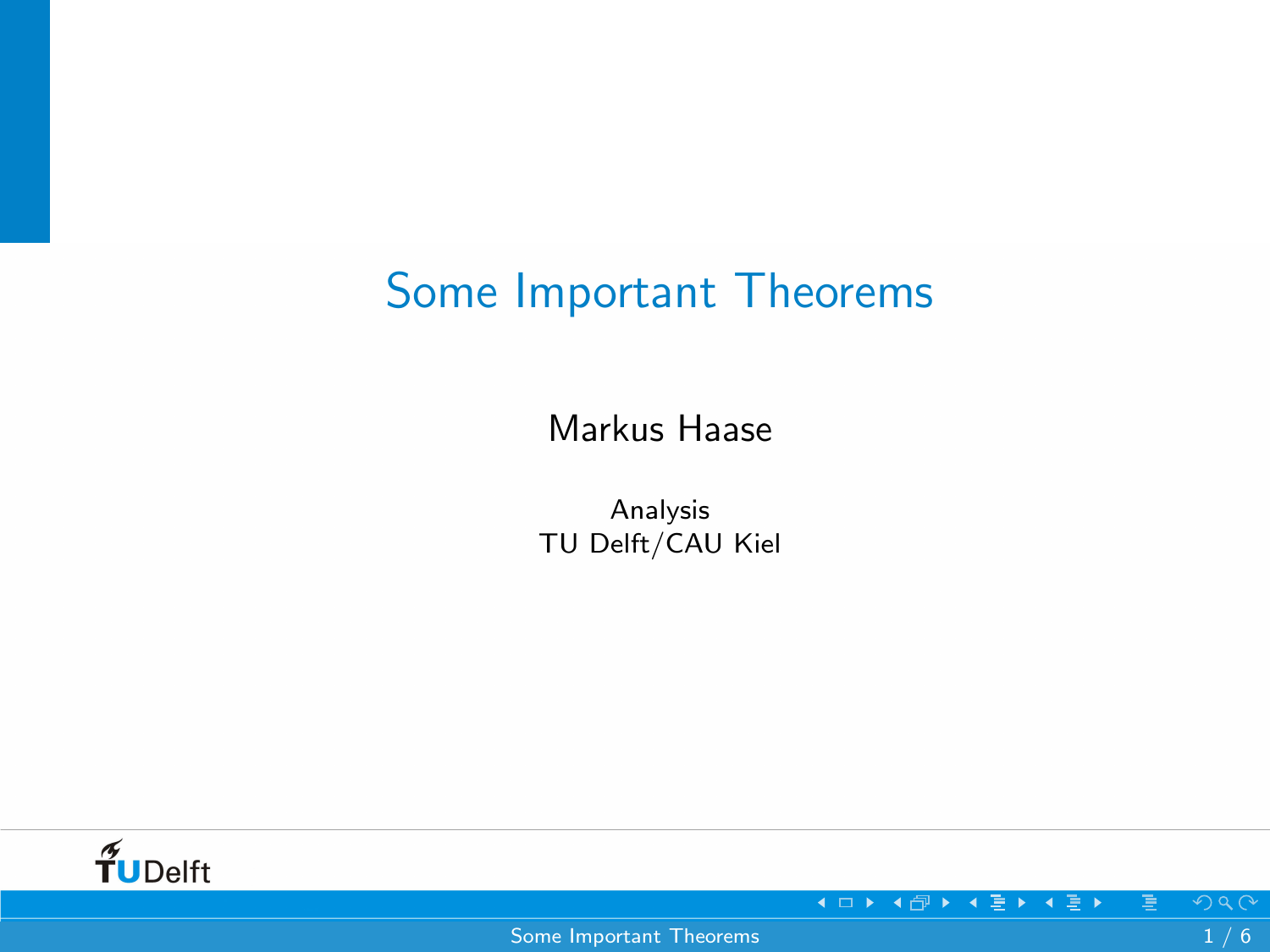### The topological case

**Theorem 1.** K, L compact,  $T : C(K) \to C(L)$  linear,  $T1 = 1$ . Then the following assertions are equivalent:

- $(i)$  T multiplicative;
- (ii)  $T$  lattice homomorphism;
- (iii) T extreme point of  $\{S : C(K) \to C(L) | S \geq 0, S_1 = 1\};$

(iv)  $T = T_{\varphi}$  for some  $\varphi : L \to K$ .

In this case,  $\varphi$  is unique.

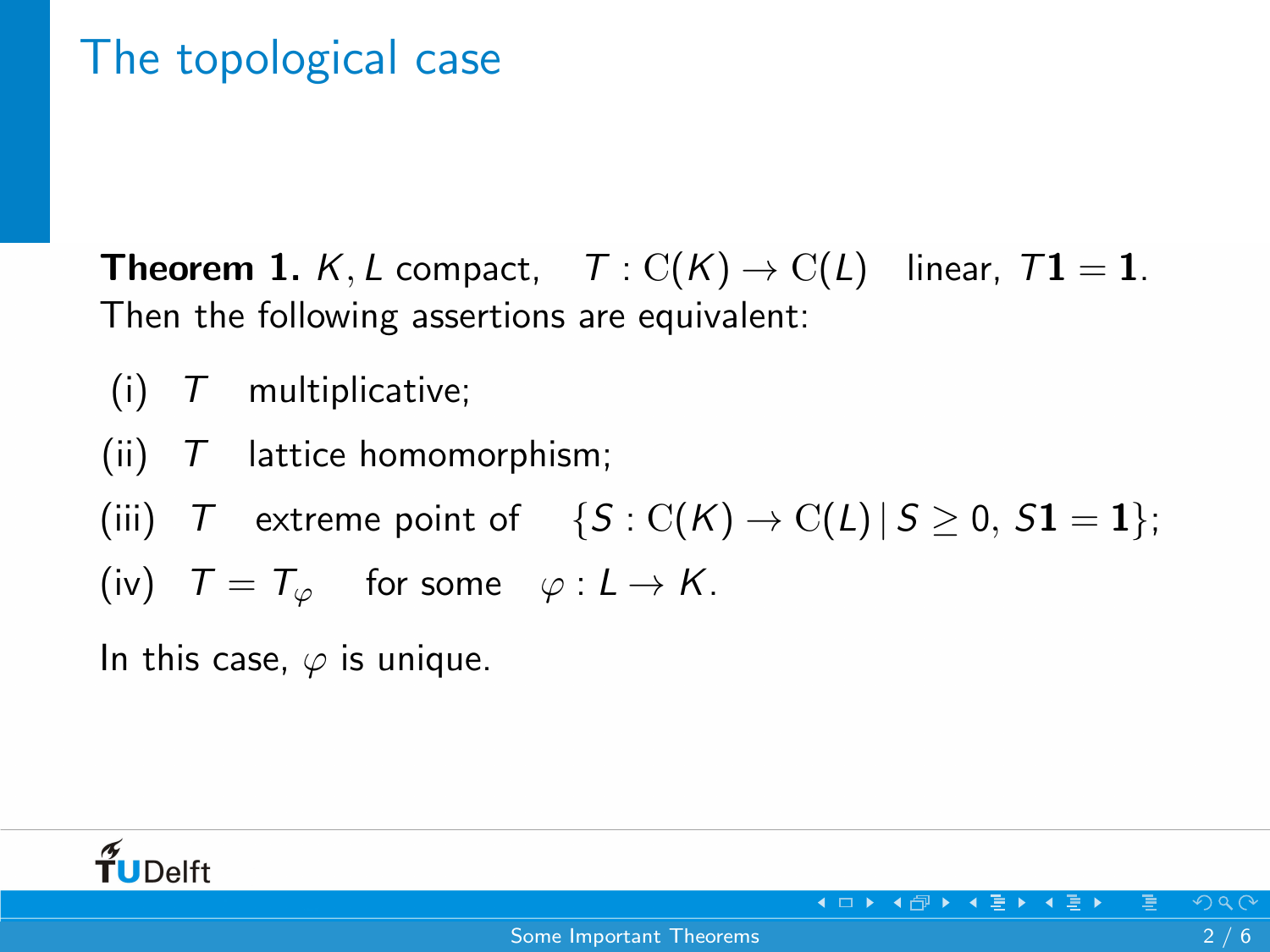# Von Neumann's theorem

**Theorem 2.**  $X, Y$  standard,  $\mathcal{T} : L^1(X) \rightarrow L^1(Y)$  Markov Then the following assertions are equivalent:

(i) T multiplicative on  $L^{\infty}(X)$ ;

(ii)  $T$  lattice homomorphism, i.e., Markov embedding;

(iii)  $T = T_{\varphi}$  for some measurable  $\varphi : Y \to X$ .

In this case,  $\varphi$  is essentially unique.

For a (nice!) proof see [EFHN, Chapter 13 and Appendix F].



 $\rightarrow$  4  $\oplus$   $\rightarrow$  4  $\oplus$   $\rightarrow$  4  $\oplus$   $\rightarrow$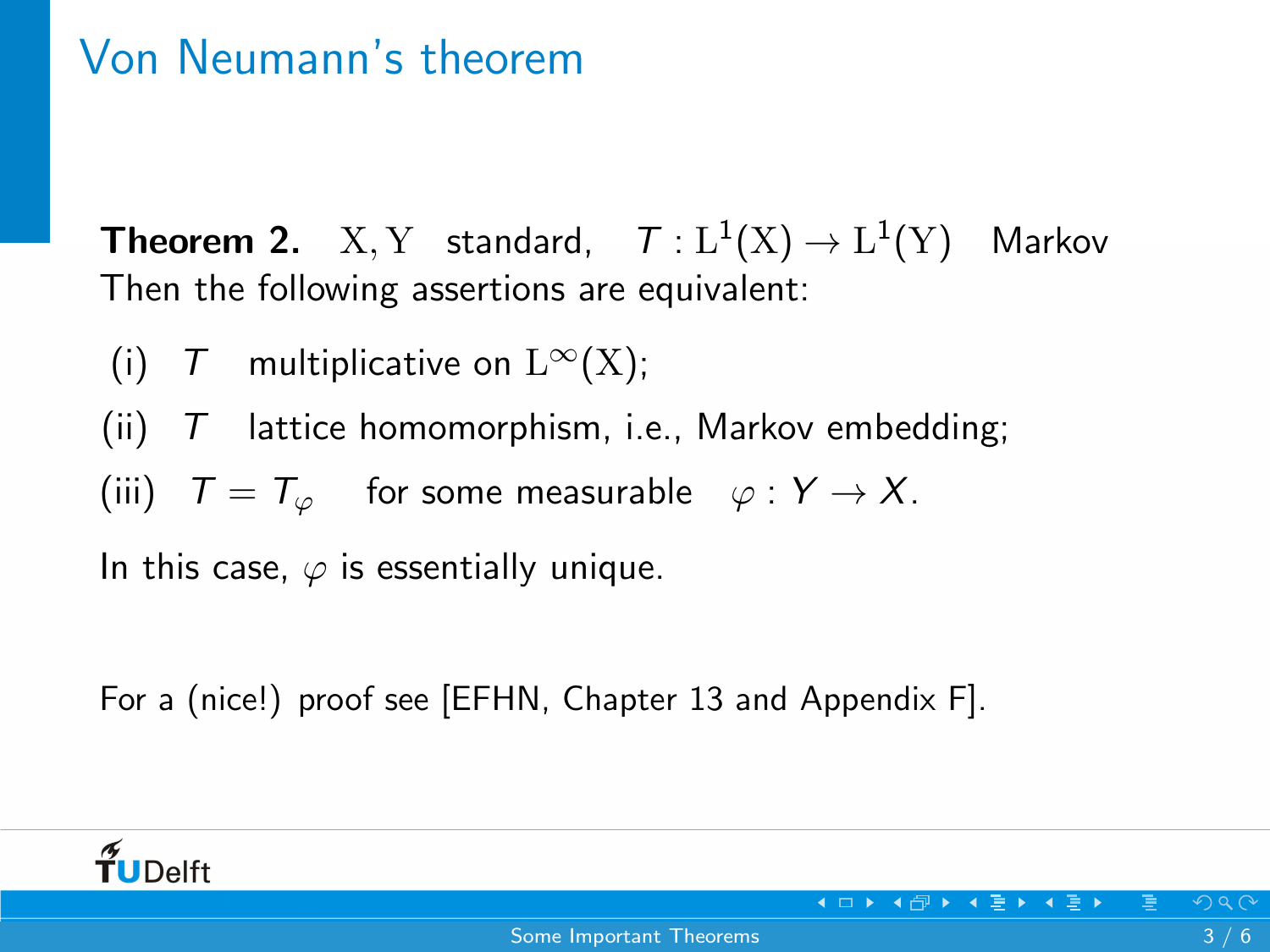#### Topological Models

**Theorem 3.**  $(L^1(X); T)$  abstract mps,  $\mathbf{1} \in A \subseteq L^{\infty}(X)$  a  $T$ -invariant  $C^*$ -subalgebra.

⇒ There exist

 $\tilde{\mathbf{T}}$ UDelft

- 1) a topological system  $(K; \varphi)$ ,
- 2) a  $\varphi$ -invariant probability measure  $\mu$  with full support,
- 3) a Markov embedding  $\;\;\Phi:\mathrm{L}^1(\mathcal K,\mu)\to\mathrm{L}^1(\mathrm{X}),$

such that  $\Phi T_{\varphi} = T \Phi$  and  $\Phi(C(K)) = A$ .

Proof: Gelfand-Naimark, see [EFHN, Chapter 12].

NB:  $ran(\Phi) = cl_{L^1}(A)$ , so  $\Phi$  is an isomorphism iff A dense in  $L^1(X)$ .

 $4$  ロ }  $4$   $6\overline{9}$  }  $4$   $\overline{2}$  }  $4$   $\overline{2}$  }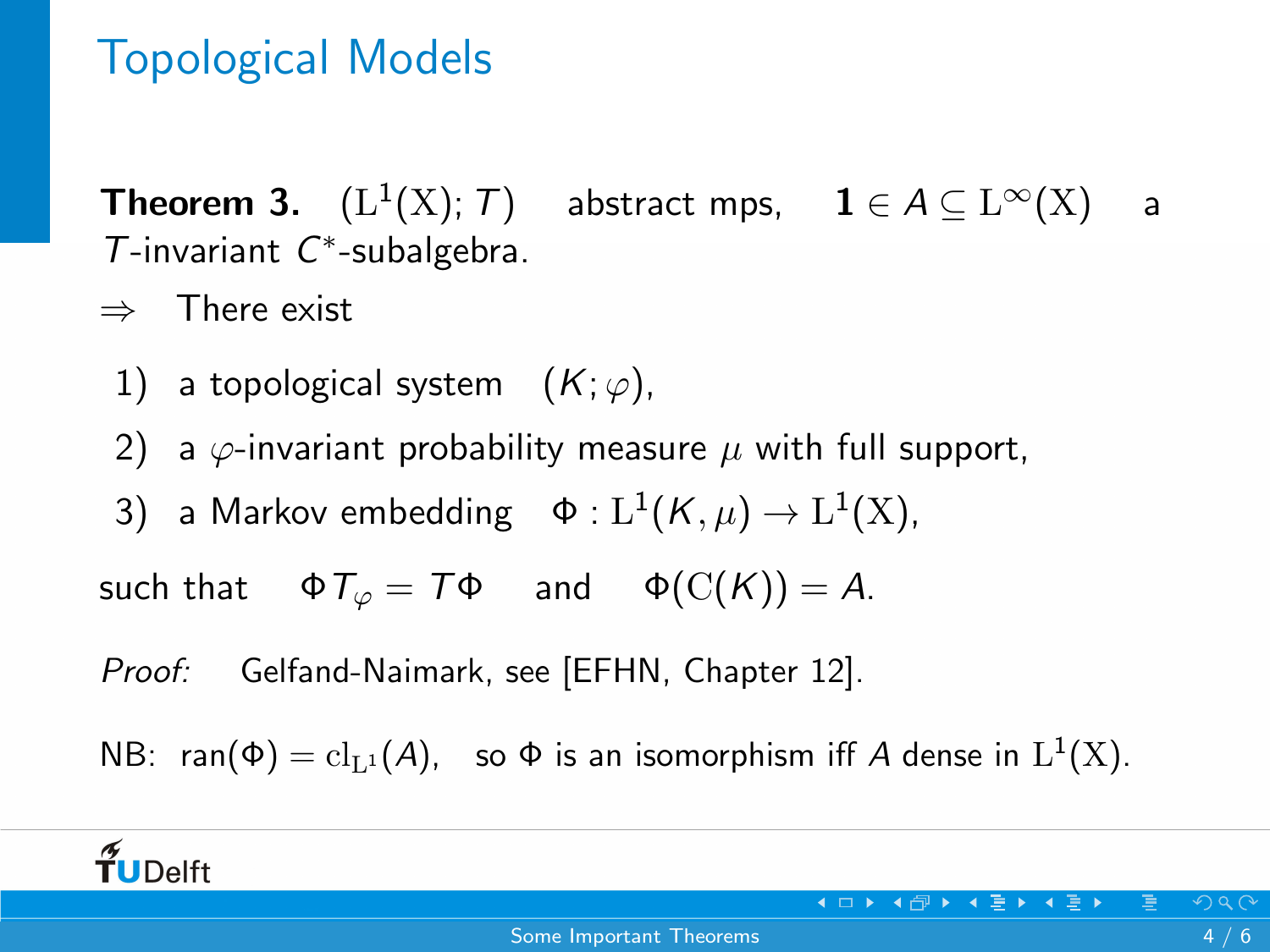#### Abramov's theorem

**Theorem 4** (Representation).  $\mathbf{X} = (L^1(X); T)$  totally ergodic of quasi-discrete spectrum, signature  $(H; \Lambda, \eta_1)$ . Then **X** is isomorphic to the affine automorphism system  $(H^*,\mathrm{m};\Phi^*,\eta)$ , where:

1)  $H^*$  is the (compact) dual group of  $H = H_d$ ;

2) 
$$
\Phi(h) = h \Lambda h
$$
 for  $h \in H$ ;

TUDelft

3)  $\eta \in H^*$  is (any!) extension to H of  $\eta_1 : H_1 \to \mathbb{T}$ .

Recall: the dynamics on  $(H^*, m; \Phi^*, \eta)$  is

$$
\chi \mapsto \Phi^*(\chi)\eta = \chi(\chi \circ \Lambda)\eta.
$$

Special case (Halmos-von Neumann):  $H = H_1$ , group rotation.